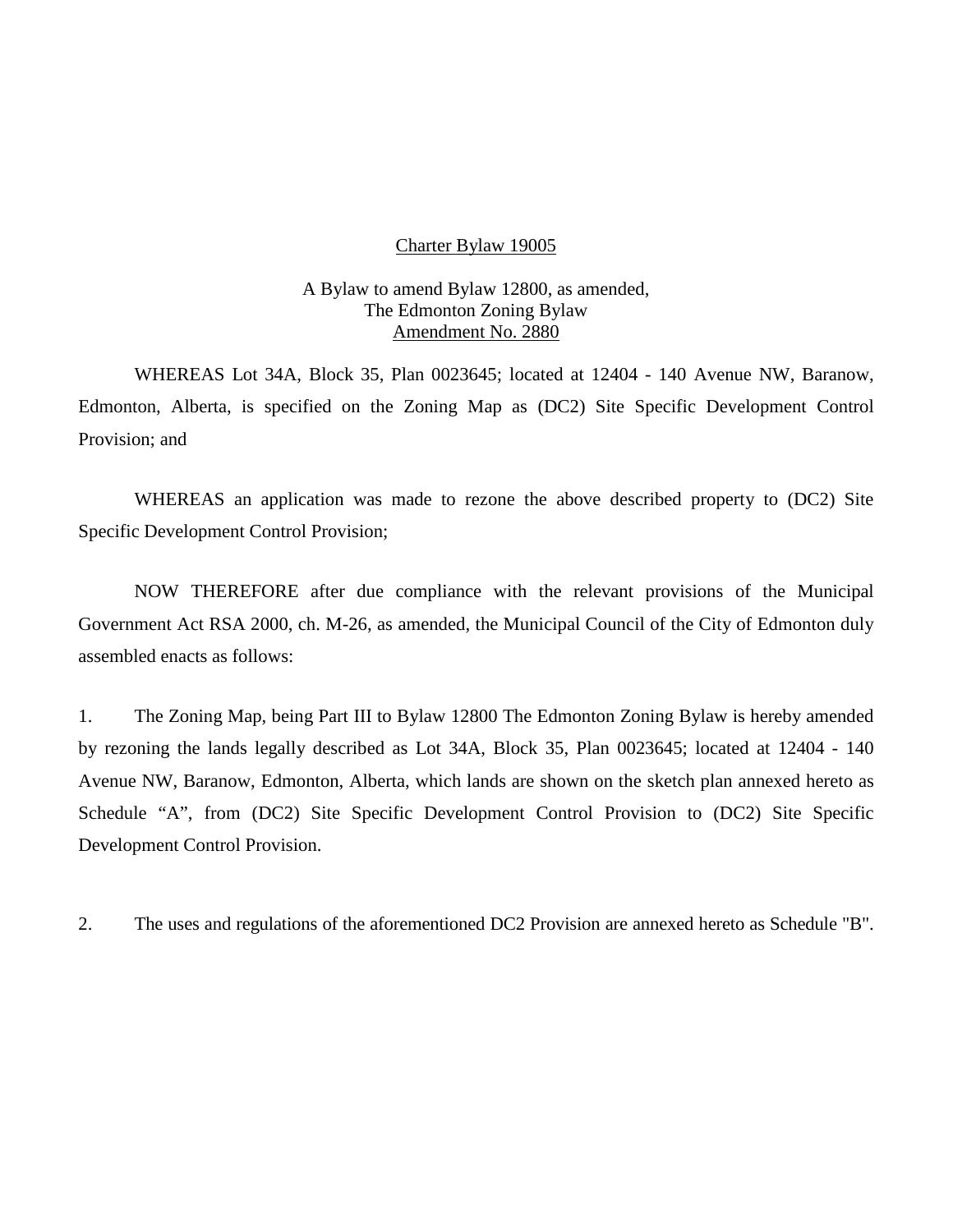3. The sketch plan annexed hereto as Schedule "A" and the uses and regulations of the DC2 Provision shown on Schedule "B" annexed hereto are hereby incorporated into the Zoning Bylaw, being Part IV to Bylaw 12800, The Edmonton Zoning Bylaw.

| READ a first time this  | day of | A. D. 2019; |
|-------------------------|--------|-------------|
| READ a second time this | day of | A. D. 2019; |
| READ a third time this  | day of | A. D. 2019; |
| SIGNED and PASSED this  | day of | A. D. 2019. |

## THE CITY OF EDMONTON

\_\_\_\_\_\_\_\_\_\_\_\_\_\_\_\_\_\_\_\_\_\_\_\_\_\_\_\_\_\_\_\_\_\_\_\_\_\_\_

\_\_\_\_\_\_\_\_\_\_\_\_\_\_\_\_\_\_\_\_\_\_\_\_\_\_\_\_\_\_\_\_\_\_\_\_\_\_\_

## MAYOR

## CITY CLERK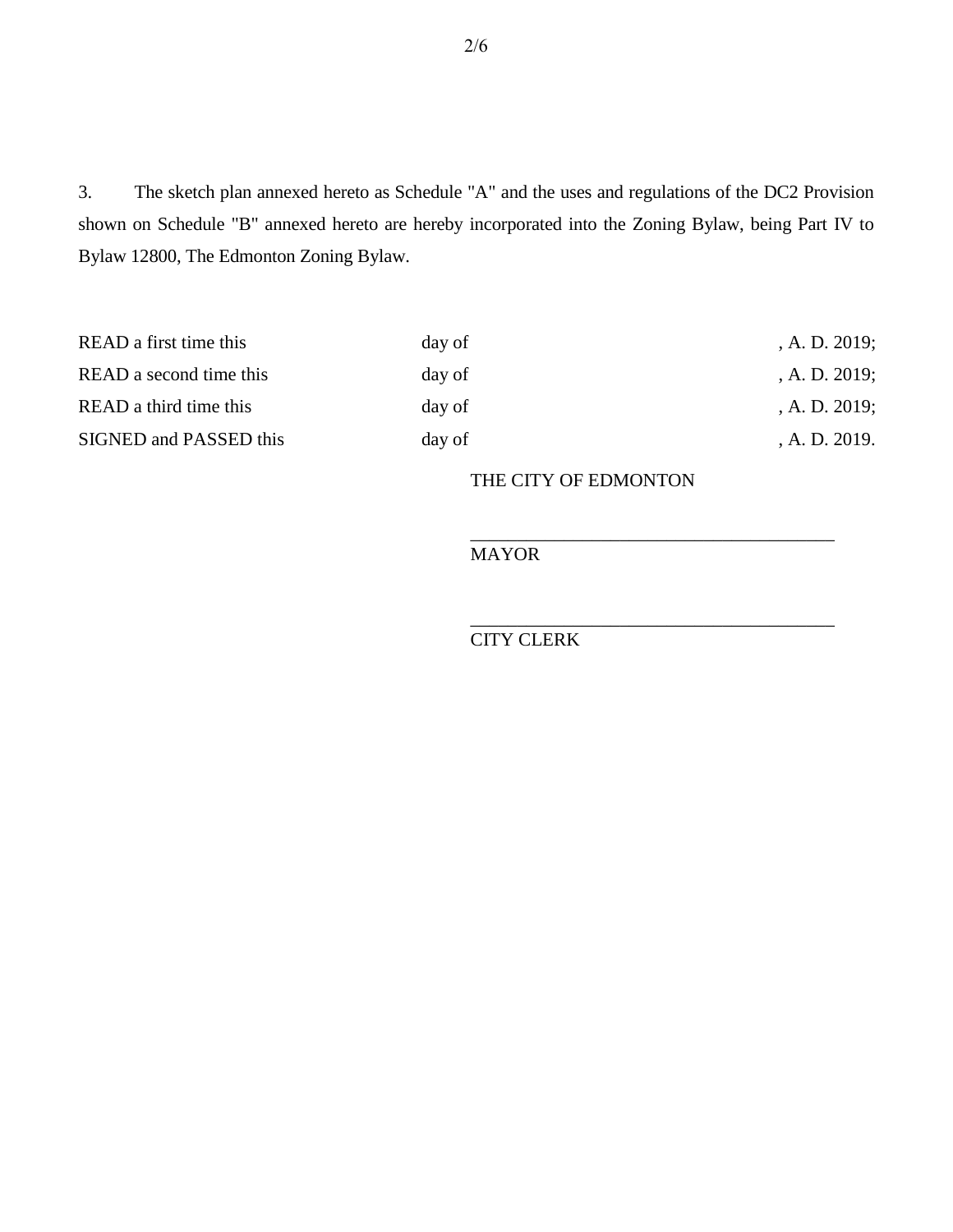$143 \text{ Av}$ PU  $\sf IB$  $RF1$ 142 Av 142 Av  $\frac{123}{25}$  $R$ A7  $141$  Av DC2 to DC2 140a Av  $\sf IB$  $RF4$  $-140$  Av RA7  $csc$ 123a St  $\sum_{N}$  $\sqrt{\phantom{a}}$  DC2 to DC2

**CHARTER BYLAW 19005** 

# SCHEDULE "A"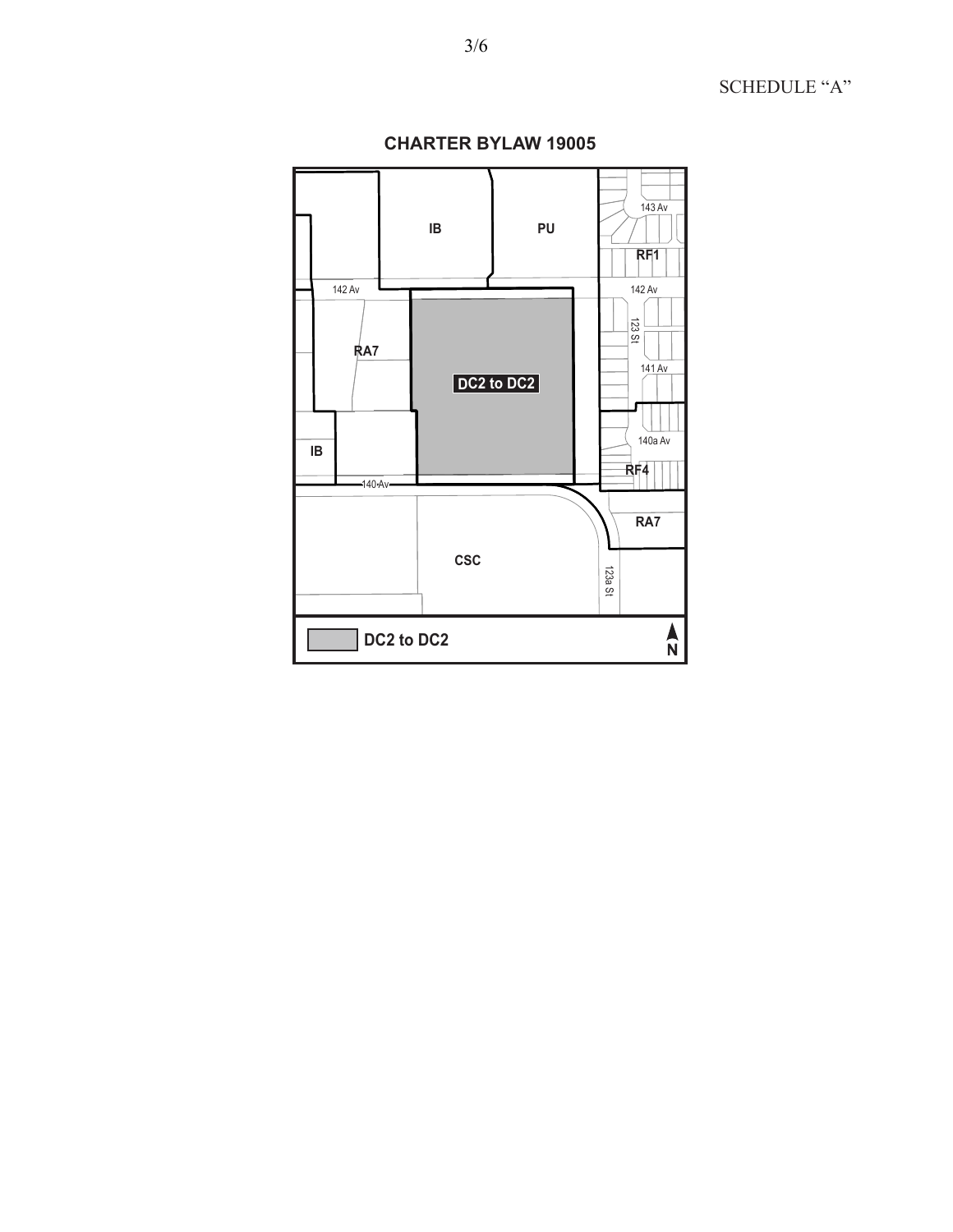# **(DC2) Site Specific Development Control Provision**

#### **1 General Purpose**

To accommodate a religious assembly and a medium-density residential development with sensitive site development regulations to ensure that a transition is provided to the surrounding properties.

### **2 Area of Application**

This Provision shall apply to a 3.89 hectare site located south of 142 Avenue and east of 127 Street and legally described as: Lot 34A, Block 35, Plan 002 3645 as shown on Schedule "A" of the Charter Bylaw adopting this provision, Baranow.

### **3 Uses**

- 1. Group Home
- 2. Limited Group Home
- 3. Lodging Houses
- 4. Extended Medical Treatment Services, excluding hospitals, sanitariums, isolation facilities, psychiatric hospitals, auxiliary hospitals, and detoxification centres.
- 5. Health Services
- 6. Personal Services Shops
- 7. Minor Home-Based Business
- 8. Multi-unit Housing
- 9. Religious Assembly
- 10. Urban Gardens
- 11. Fascia On-premises Signs
- 12. Projecting On-premises Signs

#### **4 Development Regulations**

- 1. Development on the Site shall be in general accordance with Appendix I Site Plan.
- 2. The maximum Density shall be 125 Dwellings/ha.
- 3. The maximum building Height shall not exceed 14.0 m.
- 4. A minimum Setback of 8.0m shall be provided along the east property line of the Site.
- 5. A minimum Setback of 15.0 m shall be provided where the Site Abuts a public roadway, other than a Lane.
- 6. A minimum Setback of 15.0 m shall be provided along the west property line of the Site.
- 7. A minimum Setback of 15.0 m shall be provided along the north property line of the Site.
- 8. A solid screen Fence, 1.83 m in Height shall be installed along the west property line of the Site.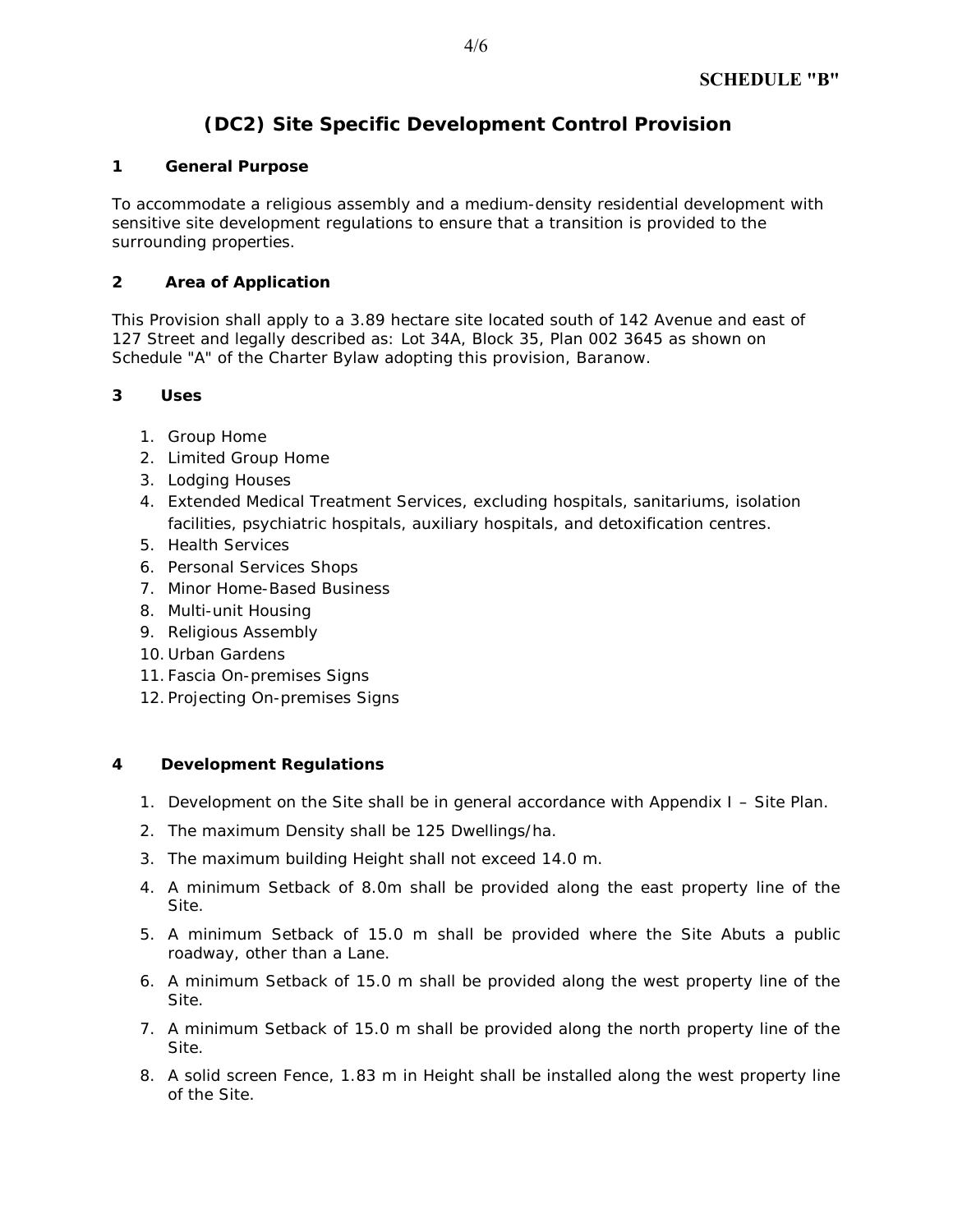- 9. Landscaping in Setbacks shall include a minimum of four mature deciduous trees (a minimum caliper of 6 cm) and four coniferous trees (a minimum of 3.0 m in Height) along with a minimum of 20 shrubs for each 35 linear metres of Setback, with the planting to be grouped in modules not greater than 25 m in length. A detailed landscape plan, prepared by a Landscaped Architect registered with the Alberta Association of Landscaped Architects, shall be submitted as part of a development permit applicant for the review and approval by the development officer.
- 10.Surface parking shall be allowed within the areas shown on the site plan (Appendix  $\vert$ ):
	- a. Parking shall be permitted within the west setback area with a 2.5 m setback from the west property line. The 2.5 m setback area shall be included in the landscaping area.
	- b. Parking shall be permitted within the south setback with a 4 m setback from the south property line. The 4 m setback shall be included in the landscaping area.
	- c. Parking shall be permitted within the setback area on the east property line.
- 11. Design techniques, inclusive of the use of sloped roofs, stepped building design and the use of variations in Setbacks and articulation of building Facades, shall be employed to minimize the perception of massing when viewed from the low-density residential areas, to the satisfaction of the Development Officer.
- 12.Signs shall comply with the regulations found in Schedule 59B of the Zoning Bylaw, as amended.
- 13. The Development Officer may grant relaxations to the regulations contained in this Provision if, in their opinion, such a variance would be keeping with the general purpose of the Provision and would not adversely affect the amenities, landuse compatibility, and use and enjoyment of the neighbouring properties. The Development Officer shall not grant relaxation to clauses 2) to 8) inclusive, and 14.
- 14. Health Services and Personal Service Shops shall not be permitted in any freestanding structure separate from a structure containing Residential or Residential-Related Uses.
- 15.A minimum of 150 Parking Spaces shall be provided for the site.